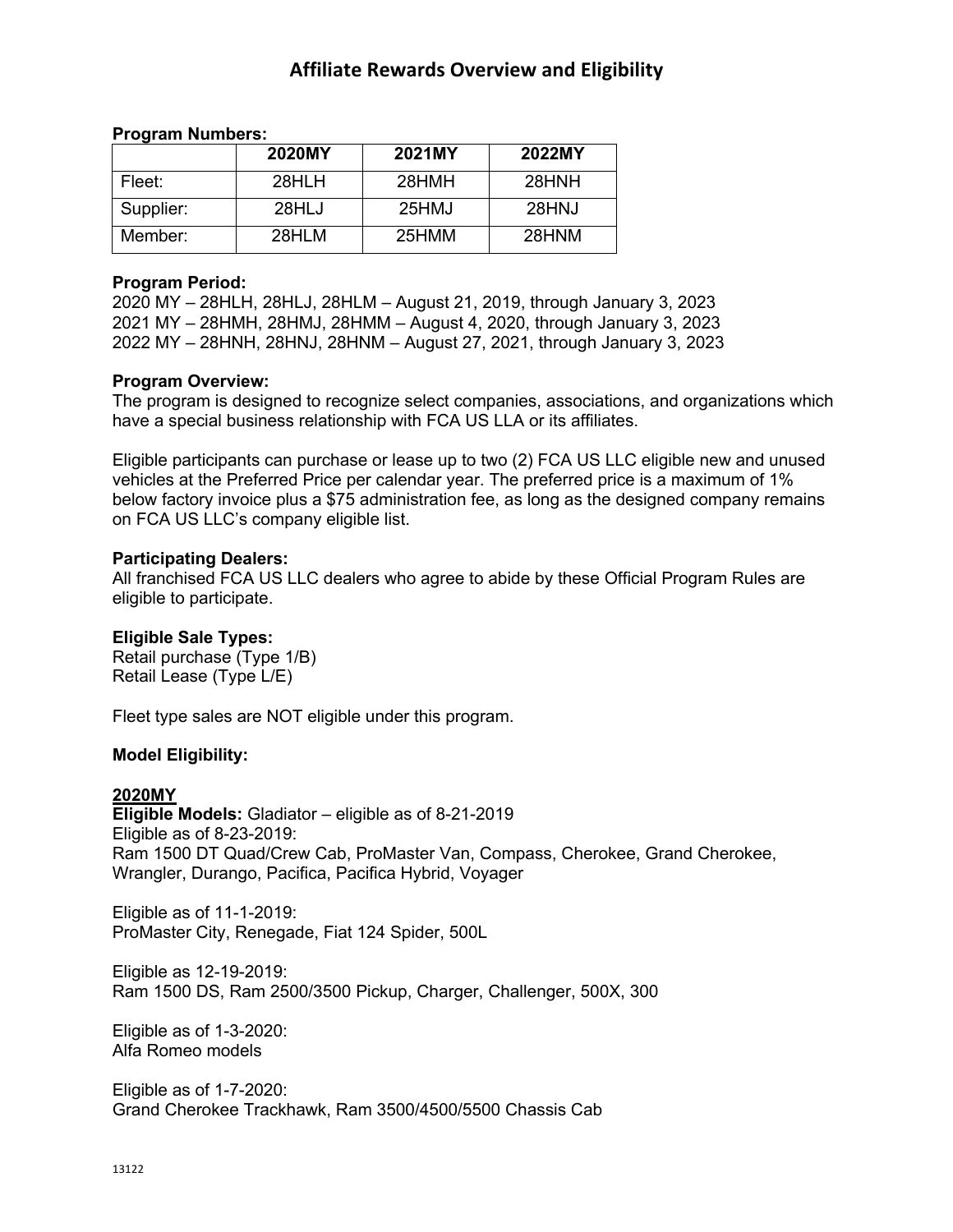Eligible as of 2-4-2020: Journey, Caravan

**Ineligible Models:** 500e, Wrangler Hybrid

## **2021MY**

**Eligible Models:** All Chrysler, Jeep, Dodge (including SRT), Ram, FIAT, Alfa Romeo vehicles, Wrangler 4xe – eligible as of 2-4-2021

**Ineligible Vehicles:** Ram TRX **Ineligible of of 10-1-2021:** Durango, Wrangler (including 4xe), Grand Cherokee, Grand Cherokee L, Ram 1500 DT

**Eligible as od 1-4-2022:** Durango, Wrangler (including 4xe), Grand Cherokee, Grand Cherokee L, Ram 1500 DT

#### **2022MY**

**Eligible Vehicles:** Chrysler Brand Pacifica gas – eligible as of 12-1-2021 300 Sedan – eligible as of 2-18-2022

#### Dodge Brand

Durango incl. SRT – eligible as of 1-21-2022 Charger incl. SRT – eligible as of 2-18-2022 Challenger incl. SRT – eligible as of 2-18-2022

**Jeep Brand** 

Wagoneer, Grand Wagoneer – eligible as of 9-28-2021 Compass – eligible as of 10-1-2021 Gladiator – eligible as of 12-1-2021 Wrangler incl. 4xe – eligible as of 1-4-2022 Grand Cherokee L – eligible as of 1-4-2022 Grand Cherokee WK incl. SRT – eligible as of 1-21-2022 Renegade excl. Sport 4X2 – eligible as of 2-18-2022 Cherokee excl. Altitude – eligible as of 2-18-2022

Ram Brand Ram 2500/3500 Pickups, Ram 3500/4500/5500 Chassis Cab – eligible as of 10-1-2021 Ram 1500 DS – eligible as of 12-16-2021 Ram 1500 DT excel. TRX – eligible as of 1-4-2022 + Ram ProMaster Van – eligible as of 1-11-2022 + Ram ProMaster City – eligible as of 3-22-2022

FIAT Brand + 500X – eligible as of 3-24-2022

Alfa Romeo Brand Giulia, Stelvio – eligible as od 8-27-2021